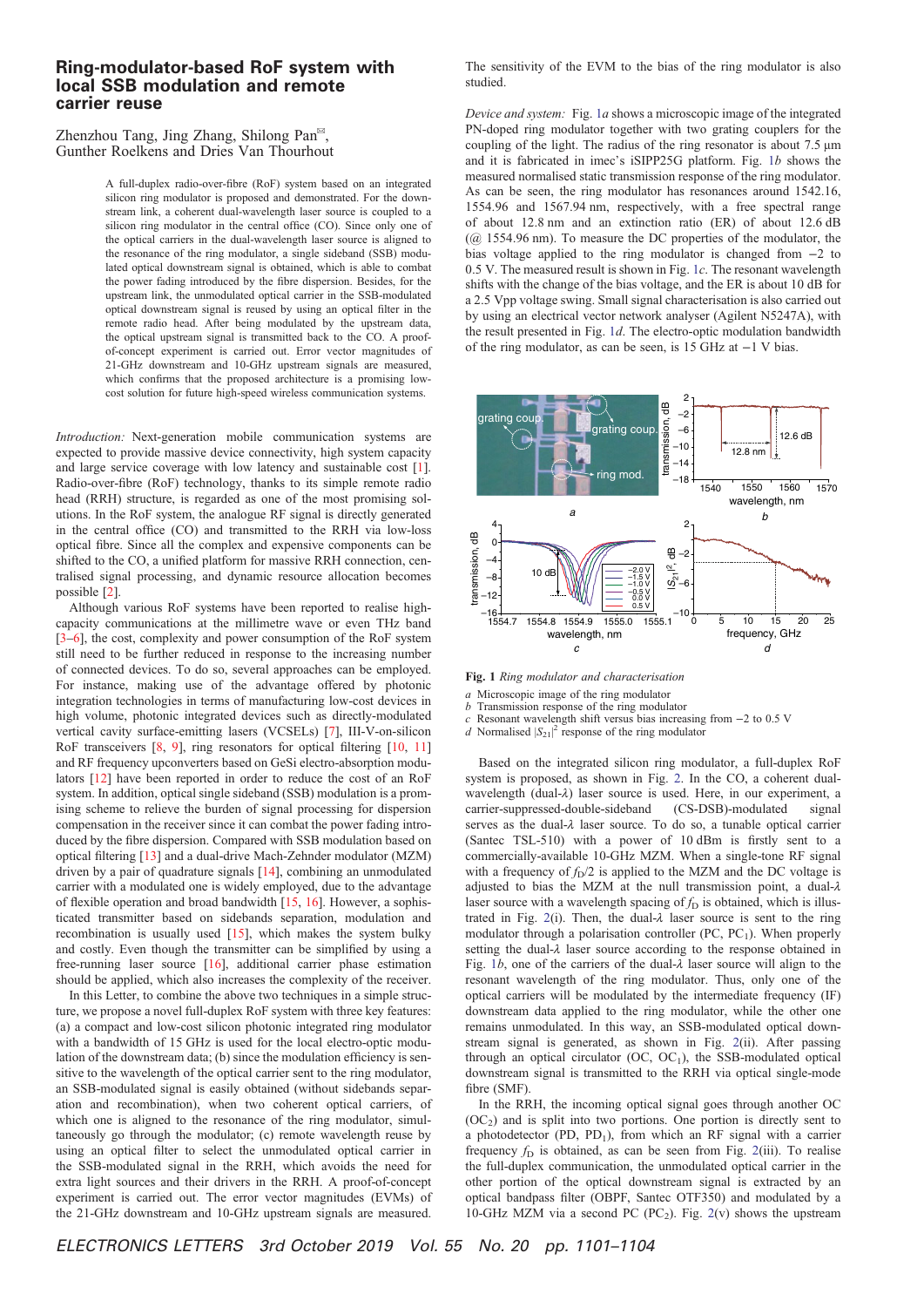signal after being modulated with the upstream data at a carrier frequency of  $f_{U}$ . The optical upstream signal is transmitted back to the CO, after passing through  $OC_2$ , SMF and  $OC_1$ , respectively. In the CO, the optical upstream signal is detected by another PD  $(PD_2)$  resulting in the electrical upstream signal shown in Fig. 2(vi).



Fig. 2 Schematic diagram of the proposed full-duplex RoF system based on an integrated silicon ring modulator. (i)−(vi): illustrations of the optical spectra at different points of the system

The downstream and upstream data are generated by a four-channel arbitrary waveform generator (Keysight M9052A). The electrical spectra are observed by an electrical spectrum analyser (Agilent N9010A), and the data are demodulated by a real-time oscilloscope (Keysight DSA-Z 634A).

Experiment results: In our experiment, the wavelength spacing, i.e.  $f<sub>D</sub>$ , of the dual-λ laser source is set to be 20 GHz. For the downstream link, a 1-GHz IF signal carrying 250-Mbaud 16QAM data (i.e. 1-Gb/s data rate) is applied to the ring modulator. Fig.  $3a$  shows the electrical spectrum measured at the output of  $PD_1$ . As can be seen from the electrical spectrum, due to the frequency beating between the unmodulated and the modulated optical carriers of the dual-λ laser source, the 1-GHz IF signal is upconverted to the 21 GHz band. The insets of Fig. 3a show a zoom-in of the spectrum and the corresponding constellation diagram of the demodulated 16QAM data. The measured EVM evaluated by 1000 symbols is 4.3%. Fig. 3b shows the measured EVM versus the received optical power for the back-to-back (b2b) signal and for a 5-km downstream link. As can be seen, for a received optical power of −18 dBm, the EVM is lower than 5%. Furthermore, owing to the SSB modulation of the downstream link, the fibre transmission link introduces a negligible deterioration in the EVM. Owing to the limited facilities in our lab, the fibre length is restricted to be 5 km in our experiment. However, we believe that the fibre length can be further increased thanks to the SSB modulation.



Fig. 3 Transmission performances of the downstream link a Electrical spectrum of the downstream signal obtained in the RRH b EVM versus received optical power for back-to-back (b2b) and 5-km downstream link

For the upstream link, the unmodulated optical carrier in the optical downstream signal is selected by the OBPF in the RRH and re-modulated by a 10-GHz RF signal carrying 50-Mbaud 16QAM data. The electrical spectrum obtained at the output of  $PD<sub>2</sub>$  in the CO is shown in Fig. 4a. The corresponding constellation diagram is shown as the inset in Fig. 4a with an EVM evaluated by 1000 symbols of 3.5%. Fig. 4b shows the measured relationship between the EVM and the received optical power for the upstream link. As can be seen, when the received optical power is larger than −7 dBm, the EVM is lower than 5%.



Fig. 4 Transmission performances of the upstream link a Electrical spectrum of the downstream signal obtained in the CO  $b$  EVM versus received optical power for b2b and 5-km upstream link

The sensitivity of the EVM to the bias voltage applied to the silicon ring modulator is also investigated. The EVM versus the received optical power of the downstream link at different bias voltages is depicted in Fig. 5. As can be seen, the transmission performance is dependent on the bias voltages applied to the ring modulator, so bias control is necessary to reduce this influence.



Fig. 5 Measured EVM versus the received optical power of the downstream link at different bias voltages of the ring modulator

It is worth noting that the MZM used for the dual-λ laser source generation can be integrated with the ring modulator into a single chip to make the system cheaper and more compact [17]. It should also be noted that many other schemes can be used to produce the dual-λ laser source, such as a dual-mode optical laser [18], an integrated heterodyne distributed feedback (DFB) laser [19], or two optical tones selected from a frequency comb [20]. By adjusting the spacing of the dual-λ laser source, the RF carrier can be easily increased to the higher frequency band (e.g. 60 GHz or THz band). In addition, limited by the analysis bandwidth of the signal analyser, 250-MBaud 16-QAM data is demonstrated in the proposed system. However, since the bandwidth of the silicon ring modulator is 15 GHz and is possible to be increased to >40 GHz if imec's newest iSIPP50G platform is applied, the data-rate of the downstream link can be significantly improved.

Conclusion: In this Letter, based on an integrated silicon ring modulator and a centralised optical dual-λ laser source, we have proposed and demonstrated a low-cost full-duplex RoF system with local SSB modulation to reduce the fibre dispersion influence, and remote carrier reuse to avoid the usage of the laser source in the remote head. EVM<5% for both the 21-GHz downstream and 10-GHz upstream links is achieved in a proof-of-concept experiment. The sensitivity to the bias voltage of the ring modulator is also evaluated. The proposed architecture shows a possible low-cost solution for future highfrequency (60 GHz or beyond) and high-speed (several tens of Gb/s) wireless communication systems.

Acknowledgments: This work was supported by in part by H2020 TOPHIT project, the National Natural Science Foundation of China (61527820) and the Fundamental Research Funds for the Central Universities. Z.Z. Tang would also like to thank the support of the China Scholarship Council (CSC).

ELECTRONICS LETTERS 3rd October 2019 Vol. 55 No. 20 pp. 1101–1104